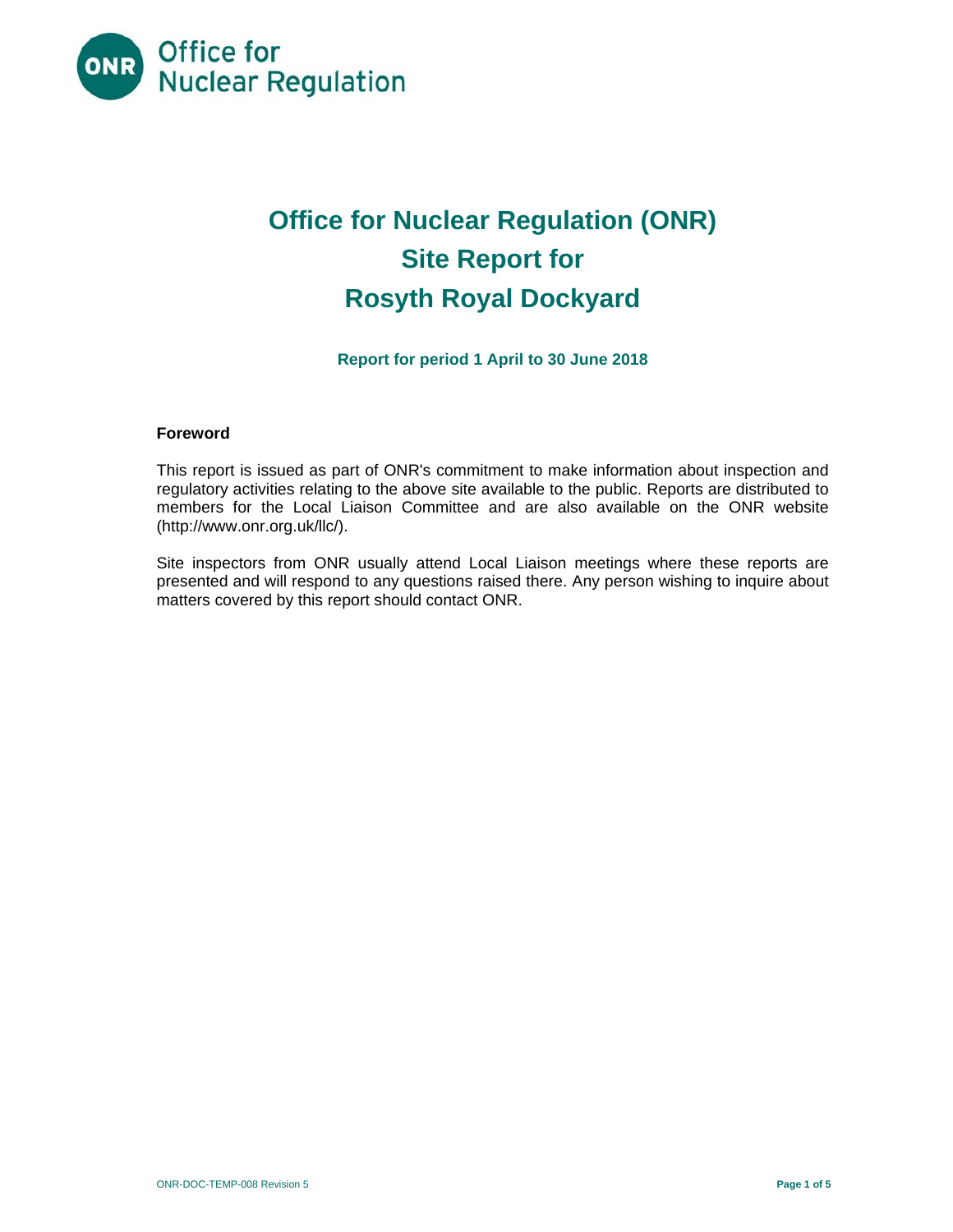## **TABLE OF CONTENTS**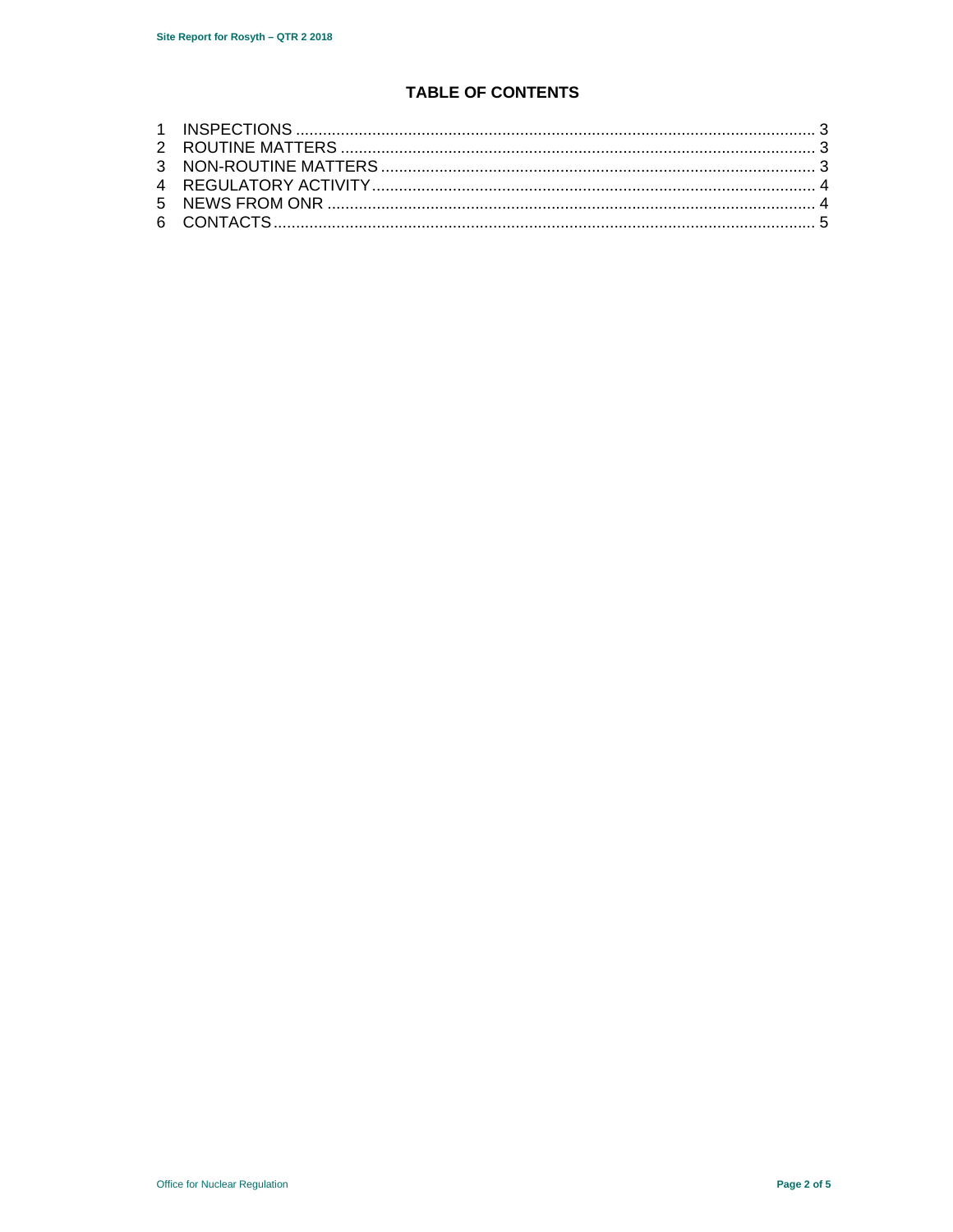## **1 INSPECTIONS**

#### **1.1 Dates of inspection**

The ONR Nominated Site Inspector and an operational Site Inspector made visits to the site on the following date during the quarter:

**20 June 2018.** 

An ONR operational Site Inspector visited the site on the following date during the quarter:

■ 25 April 2018.

The ONR Nominated Site Inspector and an operational Site Inspector attended the Annual Review of Safety and participated in a level 3 regulatory interface forum on:

 $\blacksquare$  20 June 2018.

## **2 ROUTINE MATTERS**

#### **2.1 Inspections**

Inspections are undertaken as part of the process for monitoring compliance with:

- the conditions attached by ONR to the nuclear site licence granted under the Nuclear Installations Act 1965 (NIA65) (as amended);
- the Energy Act 2013;
- the Health and Safety at Work Act 1974 (HSWA74); and
- regulations made under HSWA74, for example the Ionising Radiations Regulations 1999 (IRR99) and the Management of Health and Safety at Work Regulations 1999 (MHSWR99).

The inspections entail monitoring licensee's actions on the site in relation to incidents, operations, maintenance, projects, modifications, safety case changes and any other matters that may affect safety. The licensee is required to make and implement adequate arrangements under the conditions attached to the licence in order to ensure legal compliance. Inspections seek to judge both the adequacy of these arrangements and their implementation.

There were no routine inspections during this period.

## **2.2 Other work**

An ONR operational site inspector attended the Rosyth Royal Dockyard Limited (RRDL) site for the annual Local Liaison Committee (LLC) and a level 3 regulatory interface forum in relation to the Submarine Dismantling Programme (SDP).

## **3 NON-ROUTINE MATTERS**

Licensees are required to have arrangements to respond to non-routine matters and events. ONR inspectors judge the adequacy of the licensee's response, including actions taken to implement any necessary improvements.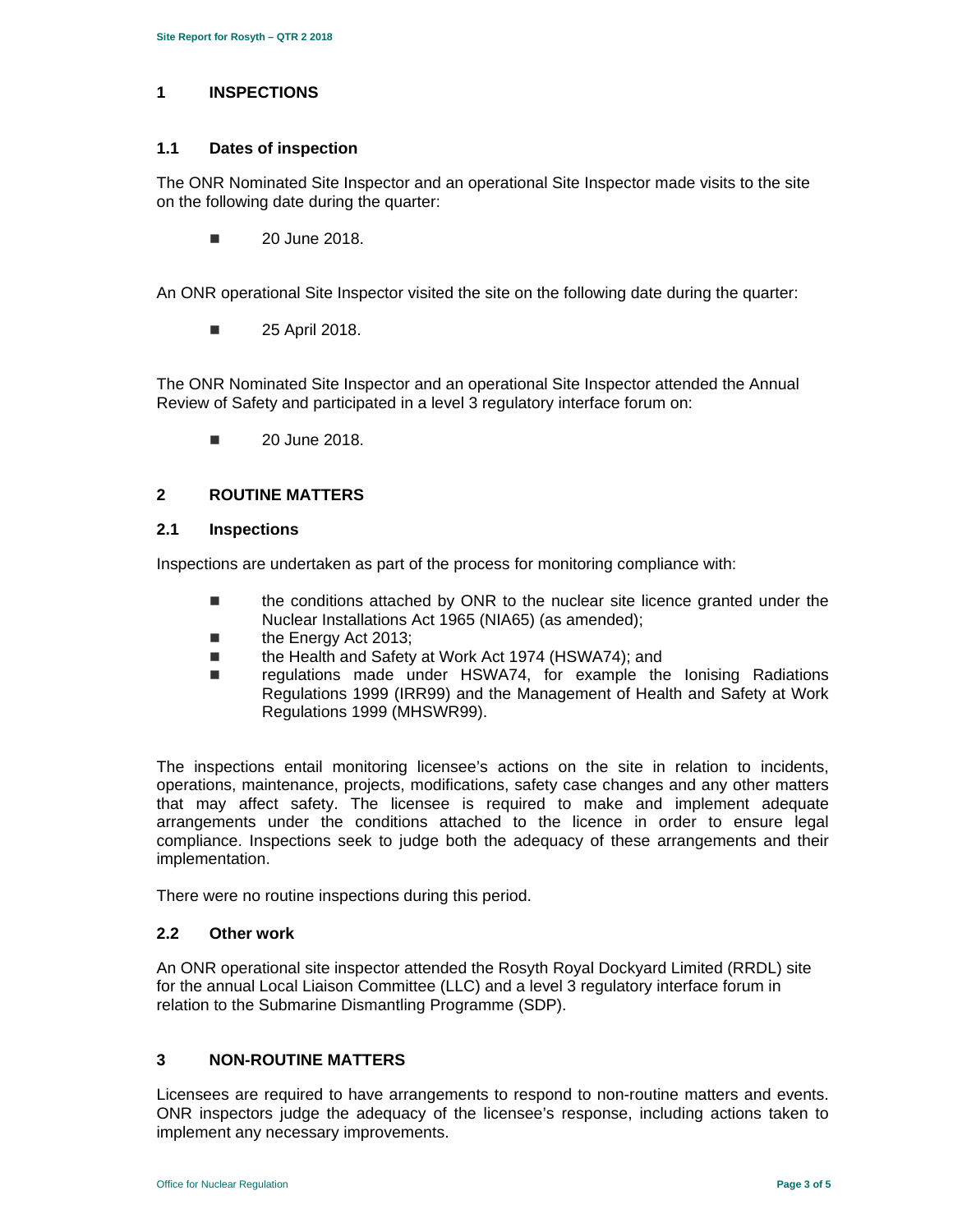There were no such matters or events of significance during the period

## **4 REGULATORY ACTIVITY**

ONR may issue formal documents to ensure compliance with regulatory requirements. Under nuclear site licence conditions, ONR issues regulatory documents, which either permit an activity or require some form of action to be taken; these are usually collectively termed 'Licence Instruments' (LIs), but can take other forms. In addition, inspectors may issue Enforcement Notices to secure improvements to safety.

No LIs or Enforcement Notices were issued during the period.

## **5 NEWS FROM ONR**

## **Stakeholder Engagement**

On 9 May we held our ONR annual Industry Conference, with the theme - 'Public Safety – everyone's responsibility.' Delegates from more than 45 different organisations attended, and we were delighted that Richard Harrington, Parliamentary under Secretary of State, Minister for Business and Industry, was able to join us to deliver a keynote speech. The conference provided us with an opportunity to engage directly with senior representatives from across industry and government on a number of topical and strategic issues affecting the sector.

As part of our continued stakeholder engagement work, we welcomed finance professionals from a number of nuclear site licensees and dutyholders to seminars in London and Birmingham in June. Led by our Finance Director, Sarah High, we hosted the seminars to provide the industry with a better understanding of our charging methodology, the principles we apply, and how the charging process works. To accompany the seminars we have also published a new booklet – How we charge for Nuclear Regulation – which is available on our website.

The next ONR/NGO engagement forum will take place on 11 October in London. This is a forum to discuss strategic, cross-cutting regulatory matters. Site specific matters are normally addressed via Site Stakeholder Groups. We are always keen to engage with a range of stakeholders and groups on nuclear safety and security issues, so if you do represent a nuclear-interest Non-Governmental Organisation, and are not already involved through our forum or via a Site Stakeholder Group, then please get in touch with the ONR Communications team for further details, via contact@onr.gov.uk

## **Regulatory News**

A delegation from ONR, led by Chief Nuclear Inspector Mark Foy, supported the UK's contribution to the 6th Joint Convention review meeting in Vienna. Bringing together 78 countries from around the world, the Joint Convention on the Safety of Spent Fuel Management and the Safety of Radioactive Waste Management is the world's leading international forum for ensuring society and the environment are protected from hazards arising from spent fuel and radioactive waste. Further details can be found on the IAEA website.

In August Mark Foy, will host a webinar on the outcome of the UK report to the joint convention. Further details on how to sign up for the webinar will be advertised on our website and social media channels over the coming weeks.

We have notified Sellafield Ltd of our intention to prosecute the company for offences under Section 2 (1) of the Health and Safety at Work etc. Act (1974). The charge relates to an incident on 5 February 2017, at a facility which handles special nuclear materials, which resulted in personal contamination to a Sellafield Ltd employee. The decision to prosecute